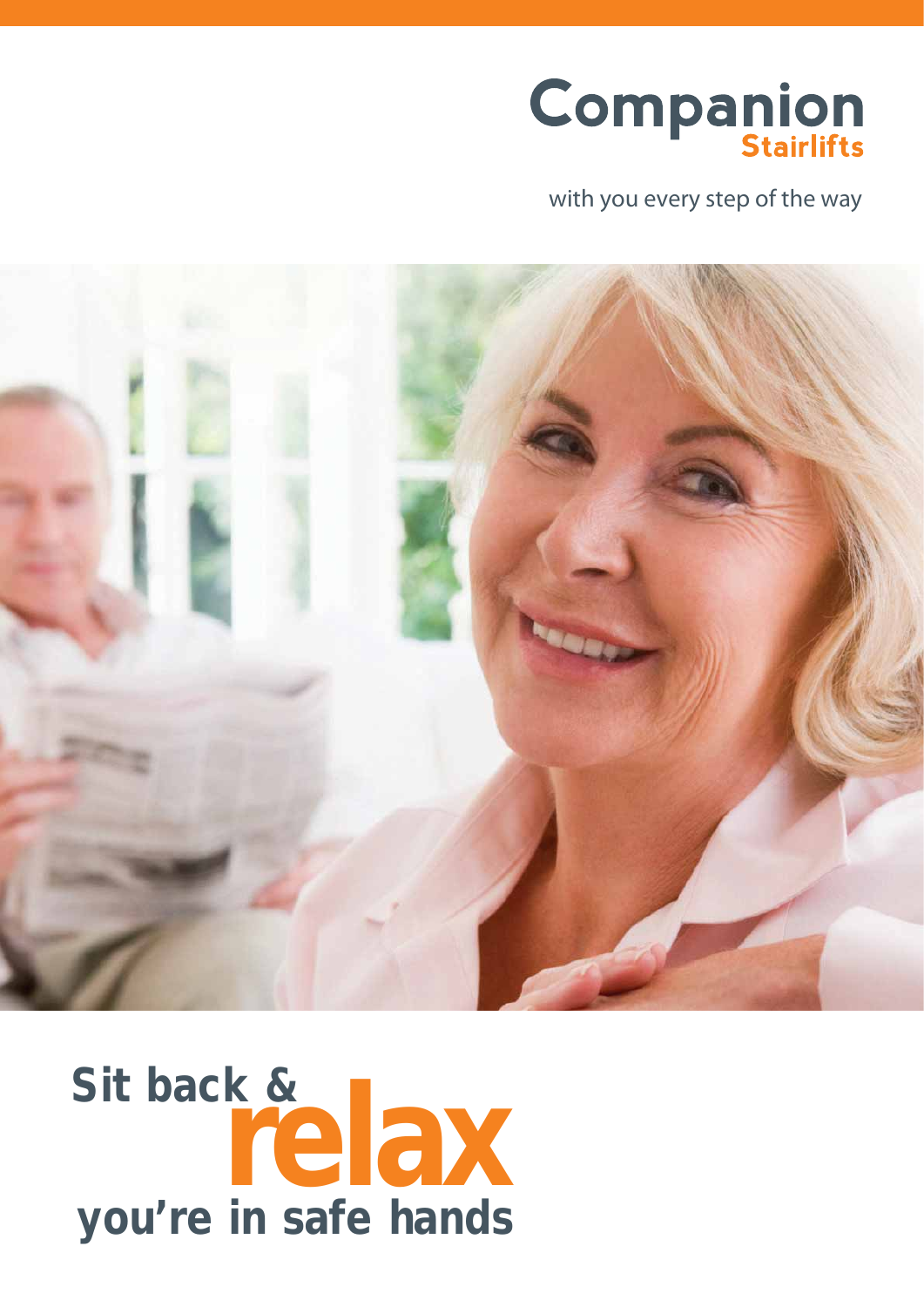

## **Designed for you Contents**



Thank you for choosing to find out more about our range of stairlifts, specially selected to help you enjoy your independence with complete piece of mind. We hope you find our brochure helpful when considering how a Companion stairlift could enhance your enjoyment of your home.



## **Companion's 8 Point Promise**

### **We promise:**

- To listen to your questions
- To give you an honest answer **2**
- To only sell you what you need **3**
- Never to be beaten on price † **4**
- To respect you and your home **5**
- To remain as attentive AFTER your purchase as we were before **6**
- To work to the highest safety standards **7**
- To keep our promises **8**

**Introduction 4 - 5 Straight Stairlifts 6 - 10 Curved Stairlifts 11 - 12 Stairlift Features 13 - 17 FAQs 18 Other Products & Services** 19

We believe that Companion are the only stair lift company to have a published code of practice given to all members of staff (from tele-operators to site surveyors) with detailed regulations to follow in order to achieve and maintain an unrivalled level of customer service & satisfaction.

 $+$  Price match guarantee valid against any same or similar stair lift quotation offered by a UK Manufacturer

Our range of stairlift products are specially selected to help you enjoy your independence with complete piece of mind. We have an extensive range of stylish straight and curved, indoor and outdoor stairlifts to fit your home and your life. Please call one of our expert advisors to request an information pack on **0800 620 0824.**

I had been putting off the stairlift for a while and wish I had made the enquiry sooner... Companion made it so easy, no hard pressure sales men, and clear advice. I would definitely recommend them. Mrs Lumas

Outstanding customer service and professional installation

Outstanding customer service, with your own dedicated project manager, and high quality installation by timeserved professionals are just as important to us as they are to you. We're also always here to help after installation; you can call us anytime on **0800 620 0824**, 24 hours-a-day, 365 days-a-year if you ever have any problems or questions.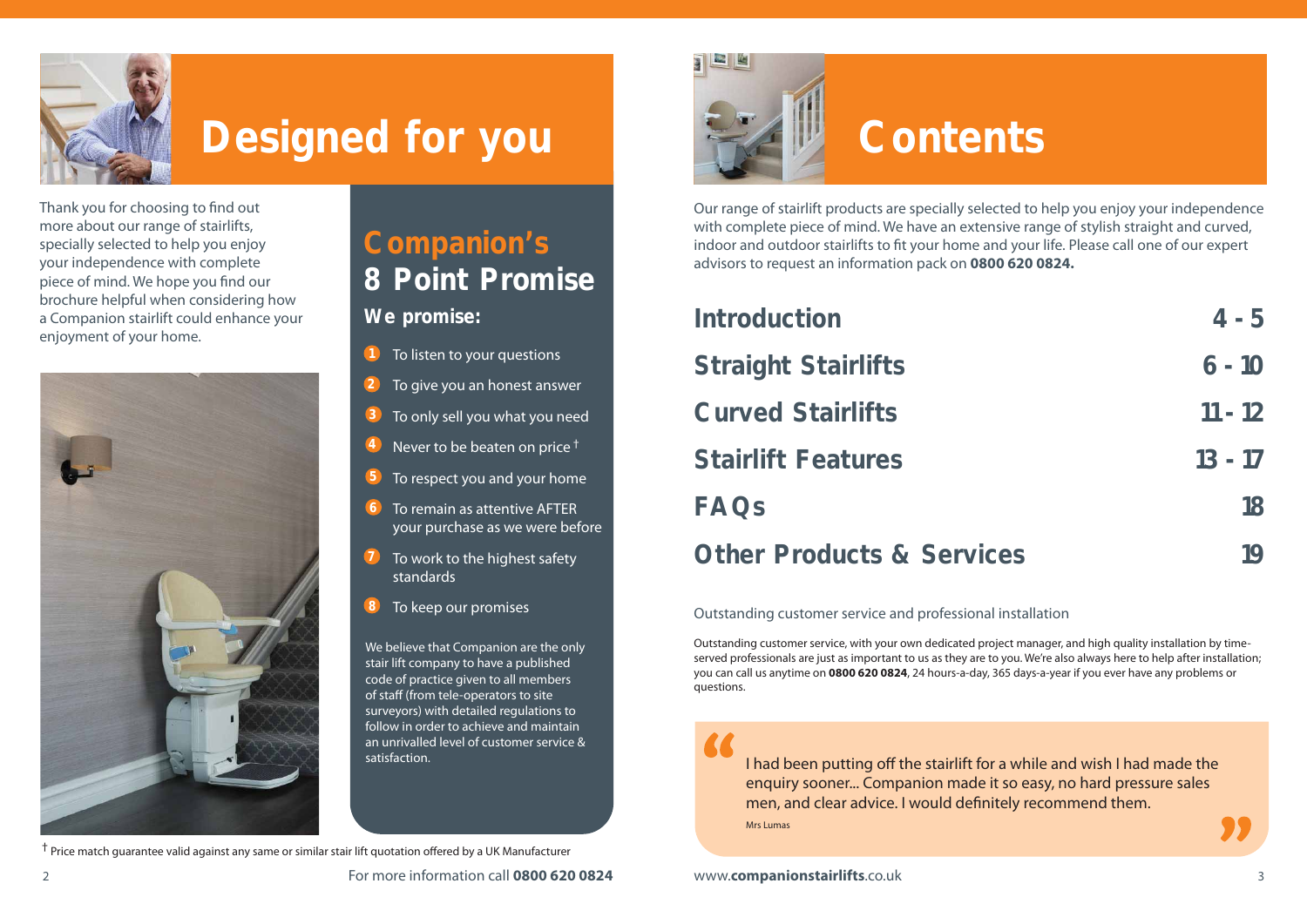### **STEP ONE - Stairlifts explained**

Sit back, relax and read through your Companion brochure showing you our stairlifts, how easy a stairlift is to operate and read answers to some of the most common questions and concerns about stairlifts.

Any questions? If you want to know more about how the stairlift works or talk through your specific requirements, our dedicated team are on hand to answer any questions. No question is too big or too small **Just call 0800 620 0824**

Stairlift tracks fall into two basic categories: straight and curved; it can be a little confusing to know which type you need for your staircase.

#### STRAIGHT STAIRLIFTS

Straight stairlift tracks can only travel in straight lines; they cannot turn a corner or go around a bend. For example from the hall to the landing as shown in diagram A.

Companion offers a range of straight stairlifts to suit your needs: these are detailed on pages 6-10.

#### CURVED STAIRLIFTS

Curved stairlifts have tracks that are specifically designed to suit staircases that turn corners or are spiral; the staircases shown in diagrams B, C and D are examples of the type of staircase that curved stairlifts can be used on, but there are many more. All our curved tracks are made to order following a survey of each individual staircase.

The Companion 2000 Curved is a versatile system with some of the tightest track bends available; it can accommodate a wide range of staircase configurations and will hug the edge of your staircase. The twin rail system provides a safe and smooth ride and whilst available in two colours as standard, light grey and gun metal, it can actually be supplied in any colour to match your décor. Companion also have a single curved track system in the Freecurve.

State of the art survey and manufacturing processes mean that Companion routinely manufactures bespoke tracks in market leading timescales.

#### **STEP TWO - Your free no obligation consultation**

Companion makes stylish stairlifts to fit your home and your life. If you like what you've seen in our brochure, the next step will be to arrange a free no obligation consultation.

We will arrange for one of our Technical Surveyors to visit your home at a time to suit you. Your surveyor will conduct a user assessment and discuss your requirements, measure your staircase, explain all our product options and give recommendations on which stairlift is most suitable for you. You will be given a written, no obligation quotation. The assessment is non-intrusive and whilst it is preferable that this is conducted in advance, the non-availability of the user will not prevent the supply of a stairlift so long as someone will undertake to provide the information on the user's behalf.

If you would like to book your free no obligation consultation with a surveyor now,

#### **Please call us on 0800 620 0824**

If you decide to place an order we will arrange a convenient time with you for your stairlift to be installed. Your stairlift arrives from the factory ready made to fit your staircase. You will receive a full demonstration on how to use your stairlift safely so you are fully confident and comfortable using the lift. You will also receive further information on our warranties and customer care.

### **STEP THREE - Installation of your stairlift** 3

Congratulations - in just three simple steps you can start to enjoy your entire home again.

#### **STEP FOUR- After sales care**

Companion's commitment to after sales care is second to none and if, at any time you have any queries or problems our team are waiting to assist in any way we possibly can.



1

2

4

### Straight stairlifts and stair configuration

Straight stairlifts cannot travel around any bend or corner.

### Curved stairlift and example stair configurations

The Companion curved stairlifts can travel around corners, across intermediate landings and even up spiral staircases! They are designed for your individual staircase so you know the track will fit snugly.





## **4 Simple Steps to Buying a Stairlift**

## **Choosing a Stairlift to Suit your Staircase**

**Thank you once again for your interest in Companion Stairlifts. We look forward to being with you every step of the way. 0800 620 0824 www.companionstairlifts.co.uk**

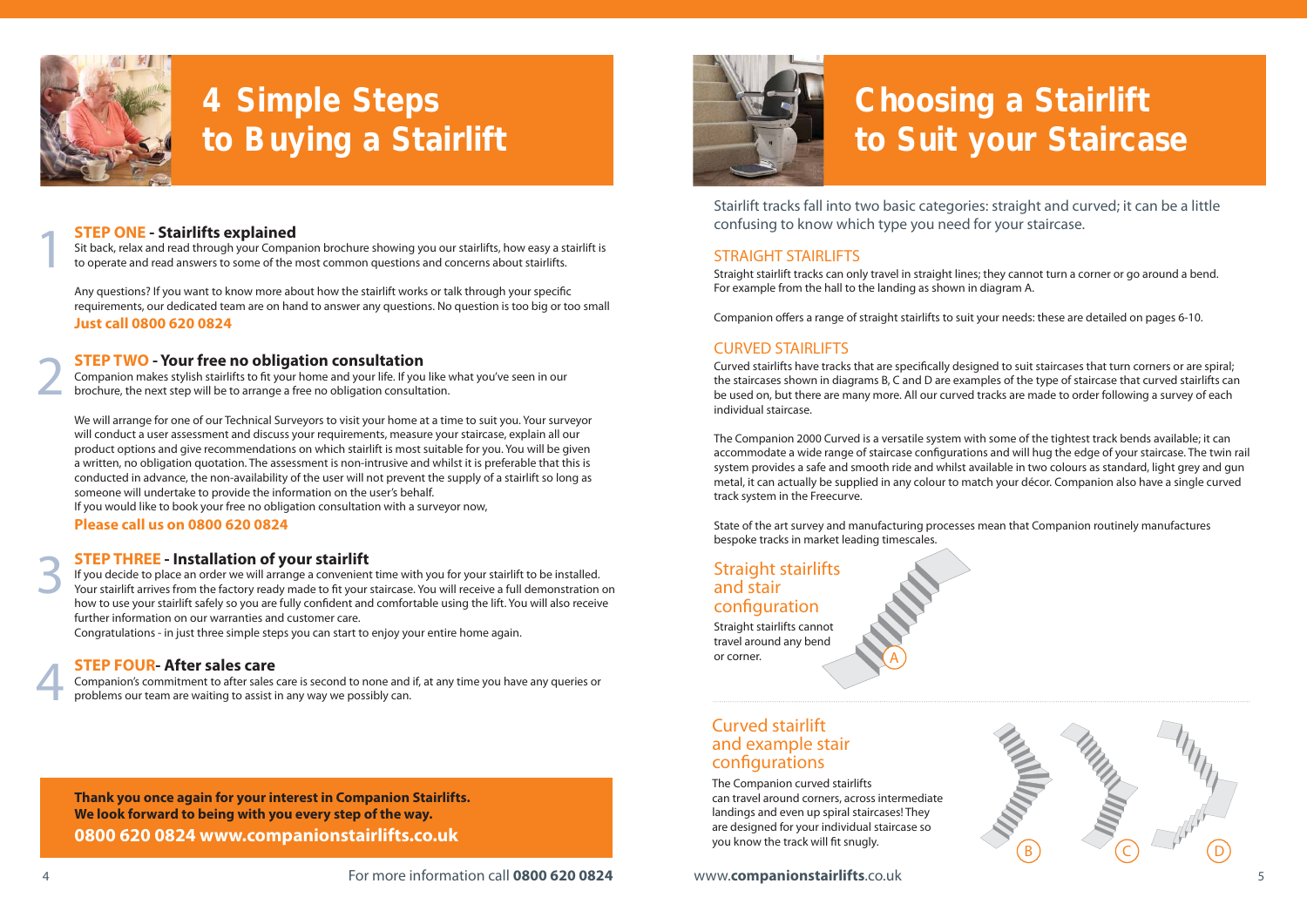

6 For more information call **0800 620 0824** www.**companionstairlifts**.co.uk 7

- Manual swivel seat as standard, with option to upgrade to powered\*
- Powered footrest available\*
- Unique ergonomically designed toggle switch for ease of use
- Safety sensors, the stairlift automatically cuts out if comes into contact with an obstruction
- DC power, enabling the stairlift to continue to run for a limited number of trips in the event of a power cut
- Includes two handheld remote controls ideal for multiusers
- Upholstery available in 6 colours

\*Optional extra. See page 16 for full specifications

For those requiring powered options, the 950+ is a stylish solution to overcome the challenges of climbing your stairs.





- Ergonomically designed toggle switch for ease of use
- The slimmest stairlift in the range
- Manual swivel seat as standard, allowing you to get off the stairlift comfortably and safely
- Safety sensors, the stairlift automatically cuts out if it comes in to contact with an obstruction
- DC power, enabling the stairlift to continue to run for a limited number of trips in the event of a power cut
- Includes two handheld remote controls ideal for multiple users
- Upholstery available in Sand colour only

See page 16 for full specifications

If you do not require powered options, and you have a straight staircase, the 950 Compact offers you a safe and cost effective way to overcome the challenge of climbing your stairs.



### **Straight Stairlifts 950 Compact**

### **Straight Stairlifts 950+ Straight**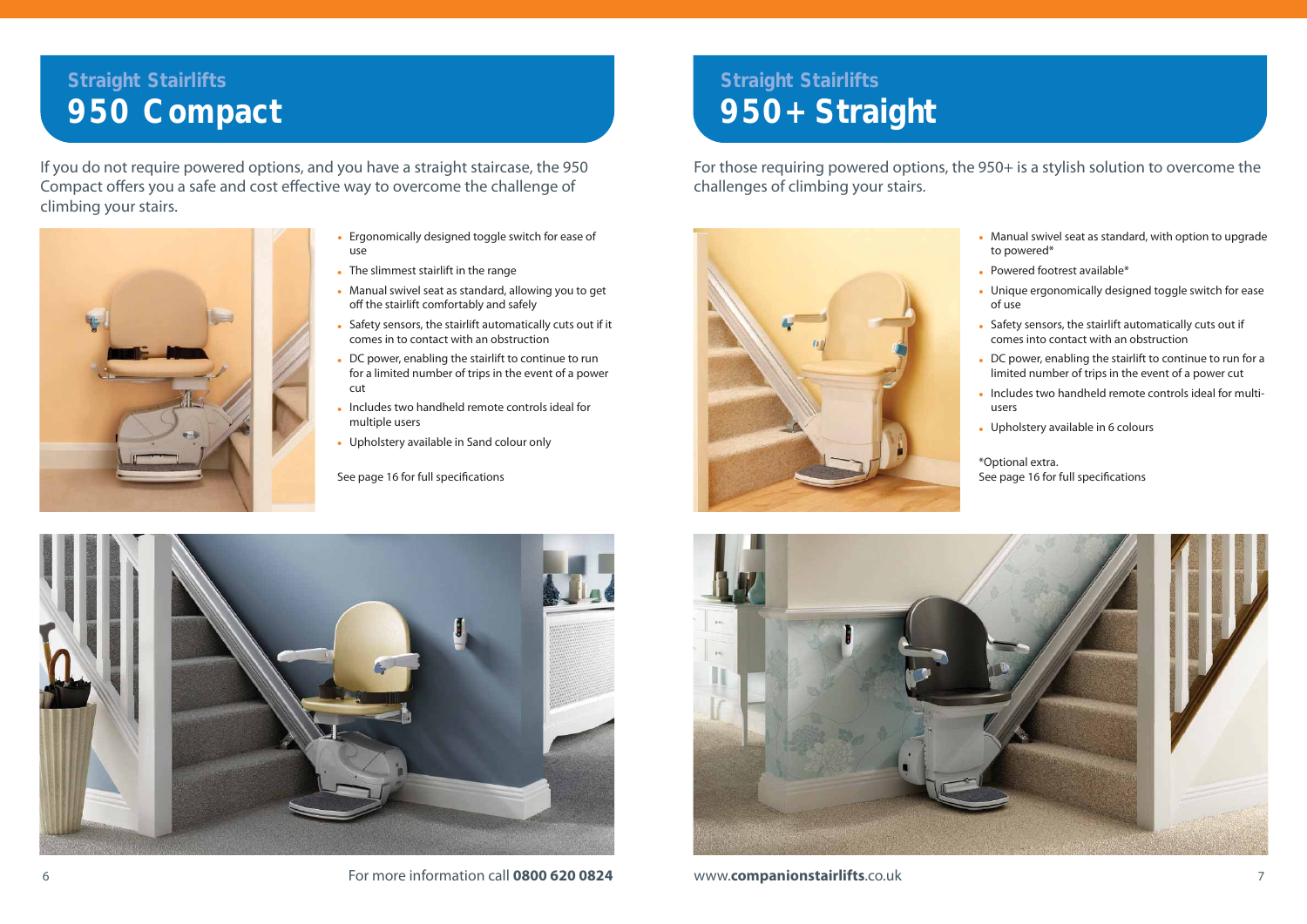

8 For more information call **0800 620 0824** www.**companionstairlifts**.co.uk 9

- Heavy duty motor able to carry up to 160kg/25st\*
- Manual swivel seat as standard, with option to upgrade to powered\*
- Upholstery available in 6 colours
- Powered seat to footrest folding link available\*
- Unique ergonomically designed toggle switch for ease of use
- Safety sensors; the stairlift automatically cuts out if it comes into contact with an obstruction
- DC power, enabling the stairlift to continue to run for a limited number of trips in the event of a power cut
- Includes two handheld remote controls ideal for multiusers

\*Optional extra. See page 16 for full specifications

For those looking for minimal track intrusion in to the staircase, the 1000 Straight offers one of the slimmest straight stairlift tracks on the market.



### **Straight Stairlifts 1000 Straight**

The new Advantage stairlift is powered by friction, rather than a standard rack & pinion drive system, there is no oil, dirt or grease to worry about. Not only that, but the Advantage has the slimmest straight stairlift rail in the world today. The slimline rail also features a continuous charging system, allowing you to park the stairlift wherever you want.



### **Straight Stairlifts Advantage**

- 
- Manual swivel seat as standard • DC power as standard • Continuous charging function • Unique friction drive system • Safety sensors as standard • Manual fold-up seat, arms and footrest
- 
- 
- 
- 
- 



- Two remote controls as standard
- Sand coloured upholstery as standard
- Seatbelt as standard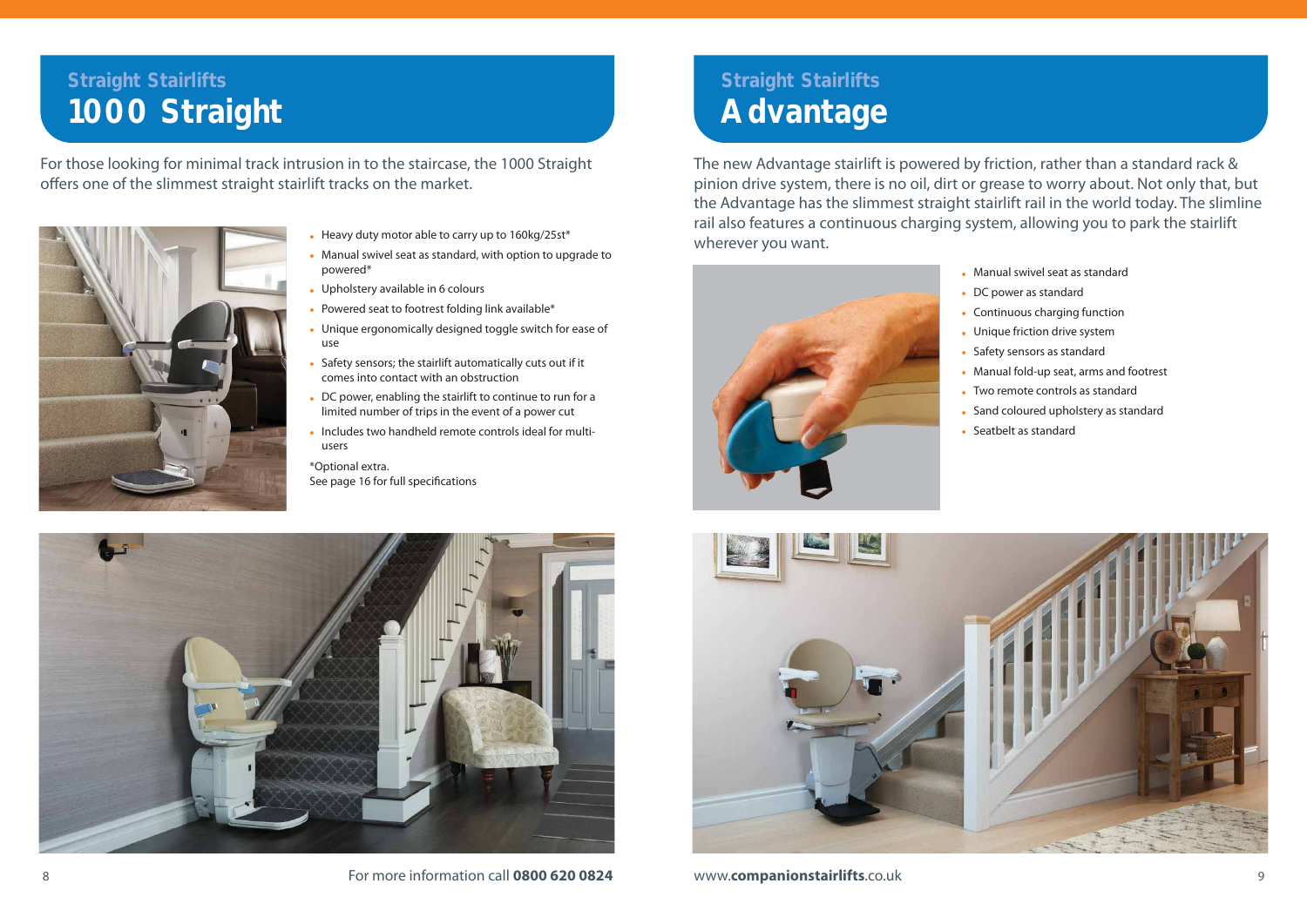- Manual swivel seat
- Unique ergonomically designed toggle switch for ease of use
- Safety sensors; the stairlift automatically cuts out if it comes into contact with an obstruction
- DC power, enabling the stairlift to continue to run for a limited number of trips in the event of a power cut
- Includes two handheld remote controls, ideal for multiple users
- Slate Grey Upholstery
- Water proof cover supplied as standard
- Key lock to make sure there is no unauthorized use of your outdoor stairlift

\*Optional extra. See page 16 for full specifications

Our outdoor stairlift can be used for any straight outdoor staircase, such as those leading up to a front door or down to the garden.



### **Straight Stairlifts Outdoor 1000**

- Track designed to allow your stairlift to be parked safely and unobtrusively
- Powered hinge track available to avoid blocking doorways\*
- Manual swivel seat as standard
- Powered seat to footrest folding link available\*
- Includes two handheld remote controls ideal for multi users
- Upholstery available in 6 colours

\*Optional extra. See page 16 for full specifications

If your staircase turns corners you will need a curved stairlift. The 2000 curved track system is tailored to your individual staircase ensuring the best possible fit.





### **Curved Stairlifts 2000 Curved**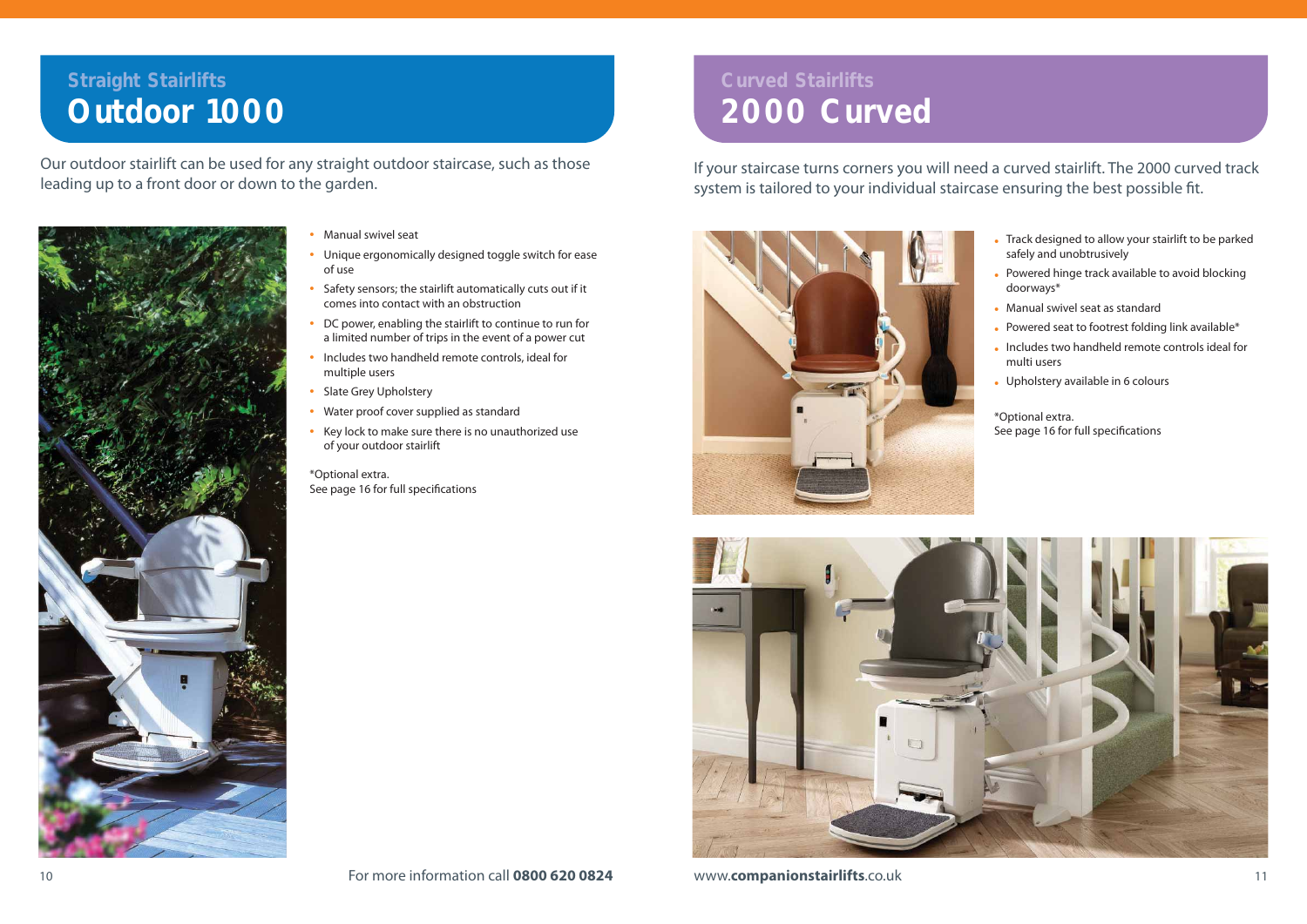



- Single tubular rail, less than 8cm in diameter
- Smooth and comfortable ride
- Manual swivel seat as standard, with powered options\*

\*Optional extra. See page 16 for full specifications

Companion also have a single curved track system in the Freecurve range.



### **Curved Stairlifts Freecurve**

- Perch seat available for the 950+, 1000 straight and 2000 Curved stairlifts
- Shortened seat and retractable seatbelt provide stable support
- Provides more clearance on tighter staircases
- Upholstery available in 6 colours



If you have restricted movement in the knee or hip joints you may find sitting painful. In these situations a perch seat may be the solution. A perch seat means the user is almost in the standing position when using the lift.

### **Stairlift Features Perched Seat**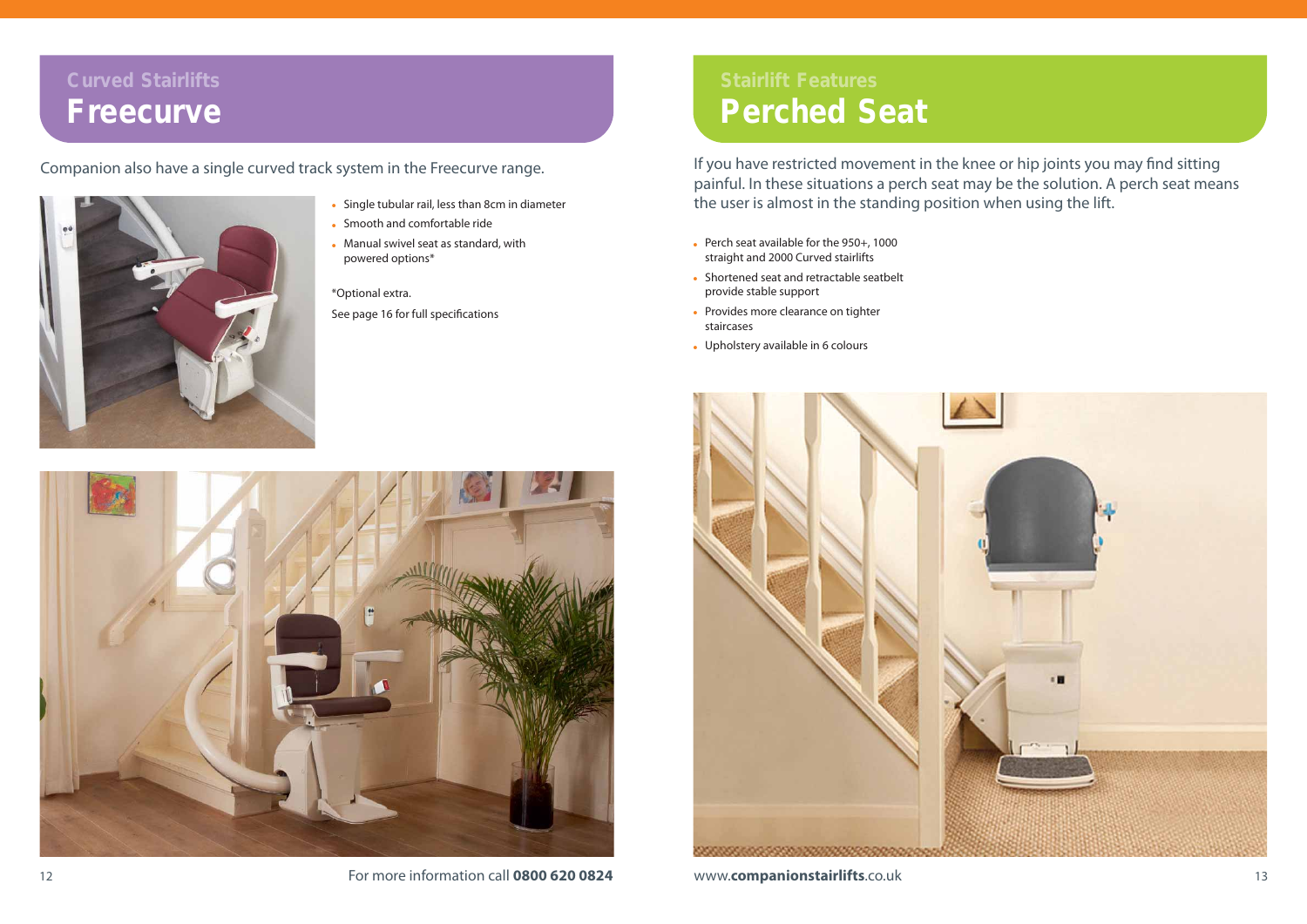14 For more information call **0800 620 0824** www.**companionstairlifts**.co.uk 15

### **Stairlift Features Folding your Footplate**

### **Stairlift Features Swivelling your Stairlift Seat**

When you arrive at the top of the stairs you will need to swivel your seat round so that you exit on to the landing safely.

#### MANUAL SWIVEL

If you have a manual swivel you will find a handle at either side of the seat. By pressing either handle down, or pulling it up\*, you can swivel the seat around to face the landing, where it will lock in place, allowing you to dismount safely.

#### POWERED SWIVEL\*\*

If you choose the powered swivel option the swivel is operated by continuing to hold the toggle when you arrive at the top of the staircase. The seat will move automatically while the toggle is activated. Our powered swivels have a manual override for emergency release to improve stairway access if required.



\*The 950 Compact swivel operates by pressing down only.

The footplate and seat can be folded up to increase available space leaving the staircase as clear as possible for other users.

#### MANUAL FOOTPLATE

Lifted and lowered by hand, manual footplates are fitted with an easy fold mechanism that minimises the strength required to fold the footplate up or down.

#### POWERED FOOTPLATE\*\*

If you choose the powered footplate option it will remove the need for you to bend down to fold or unfold the footplate. You can choose to have a footplate that folds automatically when the seat is folded and unfolded, or that is operated separately to the seat by a switch in the seat arm so you can raise and lower the footplate whilst seated.

### PARKING AND CALLING YOUR STAIRLIFT

All our stairlifts come with two remote controls as standard, so you have one upstairs and one downstairs. This means you can send your stairlift up and down the track without having to sit on it. This not only allows you to park at the top or bottom of the stairs, it is ideal for multiuser situations as your stairlift can be called between levels, just like an elevator. raise and lower the footplate whilst seated.

Similar to a powered hinge, the slide track works automatically when the toggle or remote control is activated.

\*\* The powered swivel and powered footplate are additional features and do not come as standard. Please see page 16-17 for full specification.

## **Stairlift Features Types of Track**

### Do you need a hinged track?\*

In order for the seat to get low enough for the user to sit on, it is necessary for the track to extend beyond the staircase to the hall floor. Some houses will have a doorway close to the bottom of the stairs and the track may intrude across this. In these circumstances a hinged track should be fitted. This means that the track can be folded away from the doorway giving clear access.

#### MANUAL HINGE

The 950 Compact, 950+ and 1000 Straight are available with a manual hinged track. This means you will need to raise and lower the track manually. The gas strut assisted hinge is designed to make manual operation as easy as possible.

#### POWERED HINGE

The 1000 Straight and the 2000 Curved are both available with an automatic hinged track. When operating the stairlift from the toggle, the hinge will lift/ lower automatically.

When the stairlift is not in use the hinge is folded by holding a button on the remote control which means you do not need to move the track yourself. When the button is pressed your stairlift moves up the track and parks, the hinge section then moves automatically leaving the doorway clear.

**Important: Hinged tracks should always be raised when users go to bed, particularly if they are enabling access to the front door of the property or creating an obstacle for other users of the household.**

This unique solution removes the need for a hinge, instead the track moves up the staircase at the same time as the seat is moving, leaving the doorway at the base of your stairs free from obstruction.

### THE SLIDE TRACK

A slide track is slightly shorter than the length of your staircase. When you start to travel up the staircase the track will move with you. The track will reach the top of your stairs before the stairlift; it will stop whilst your stairlift continues on its journey to the top where you can safely dismount. When you come downstairs the track will travel down with you so you can dismount

safely at the bottom. The slide track is fitted with safety sensors at either end; these will halt the track if it encounters an obstacle during use. Your stairlift will continue to move towards the obstacle if desired where, if safe to do so, you can remove the obstruction and continue on your journey. Alternatively the track and the stairlift can move away from the obstruction. The slide track also offers safety benefits over a traditional hinged system by removing any risk of an object becoming caught in the hinge.

\*The Companion hinged and slide tracks are additional features and do not come as standard. Please see page 16-17 for full specification.



Manual hinges can be lifted when the stairlift is not in use.

Powered hinges are operated at the touch of a button









from upstairs or down to move the track away from doorways.

### The remarkable slide track!\*

The slide track is a ground breaking solution available only from Companion for use with the 950 Compact or 950+ straight stairlift.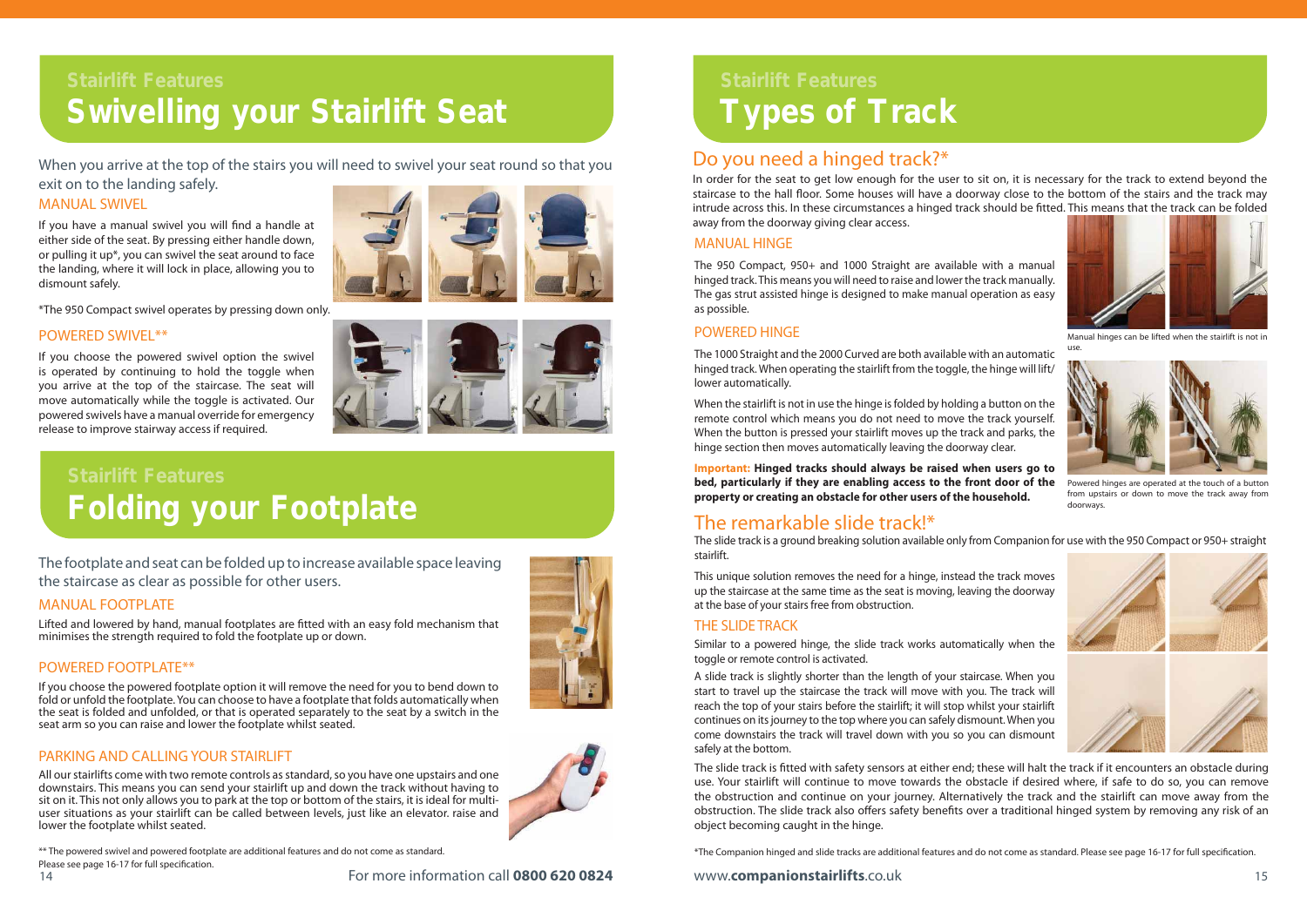$\blacktriangleright$  Available as standard  $\bigcirc$  Optional  $\blacktriangleright$  Not available



| <b>Track Features</b>                                                                                                            | 950<br><b>Compact</b> | $950+$<br><b>Straight</b> | 1000<br><b>Straight</b> | 2000<br><b>Curved</b> | Free-<br>curve |
|----------------------------------------------------------------------------------------------------------------------------------|-----------------------|---------------------------|-------------------------|-----------------------|----------------|
| Travels around corners and bends. For a wide range of<br>staircases, from ones that turn a corner to multi-flight or spiral.     |                       | Х                         | Х                       |                       |                |
| <b>Charge anywhere on track.</b> Your lift charges wherever it is<br>parked on the track.                                        |                       |                           | X                       | X                     |                |
| Multiple charge points. Use your remote control to park on<br>charge points.                                                     | X                     | X                         |                         |                       |                |
| <b>Slim line Anodised Track.</b> The slim track maximises the clear<br>space on your staircase once your stairlift is installed. | X                     | X                         |                         | X                     |                |
| Track available in any colour. Customise your curved stairlift<br>track to match your décor.                                     | X                     | Х                         | X                       | $\mathbf O$           |                |
| Zero intrusion into landing. For use when a doorway close to<br>the top of the stairs would be obstructed by the track.          | O                     | X                         | X                       | $\mathbf O$           |                |
| Manual Hinge. For use when a doorway close to the bottom<br>of the stairs would be obstructed by the track.                      | O                     | $\mathbf O$               | $\mathbf O$             | X                     |                |
| <b>Powered Hinge.</b> Automatically moves the track while the<br>stairlift moves leaving doorways unobstructed.                  | X                     | X                         | $\mathbf O$             | $\mathbf O$           |                |
| <b>Slide Track.</b> The track moves with the stairlift, leaving<br>doorways clear and removing the need for a hinge.             | $\bigcap$             | $\mathbf O$               | X                       | X                     |                |
| <b>Curved Dual Rail System.</b>                                                                                                  | Х                     | Х                         |                         | U                     |                |
| <b>Single Curved Rail System.</b>                                                                                                |                       |                           |                         |                       |                |

| <b>Standards Compliance</b>  | 950<br><b>Compact</b> | $950+$<br><b>Straight</b> | 1000<br><b>Straight</b> | 2000<br><b>Curved</b> | Free-<br>curve |
|------------------------------|-----------------------|---------------------------|-------------------------|-----------------------|----------------|
| <b>BS5776: Stairlifts</b>    |                       |                           |                         |                       |                |
| <b>ISO9386: Stairlifts</b>   |                       |                           |                         |                       |                |
| <b>EN 81-40: Stairlifts</b>  |                       |                           |                         |                       |                |
| <b>ISO9001: Stairlifts</b>   |                       |                           |                         |                       |                |
| <b>ISO 14001: Stairlifts</b> |                       |                           |                         |                       |                |

| <b>Seat Options</b>                                                                                                   | 950<br><b>Compact</b> | $950+$<br><b>Straight</b> | 1000<br><b>Straight</b>                              | 2000<br><b>Curved</b> | Free-<br>curve |
|-----------------------------------------------------------------------------------------------------------------------|-----------------------|---------------------------|------------------------------------------------------|-----------------------|----------------|
| <b>Clip Seat Belt.</b> Black belt has a central clip which is squeezed<br>both sides to operate.                      |                       |                           |                                                      |                       |                |
| Velcro Seat Belt. This black belt has velcro on either end to<br>hold it firmly in place.                             |                       | Ő                         | $\mathbf O$                                          | Ő                     |                |
| <b>Retractable Seat Belt.</b> This retractable belt can be clipped<br>together on one side or centrally.              | Х                     |                           |                                                      |                       |                |
| <b>Choice of Upholstery.</b> A selection of six colours means you<br>can choose upholstery to match your décor. *     |                       |                           |                                                      |                       |                |
| <b>Powered Swivel.</b> This makes turning the stairlift seat to get<br>in and out on the landing as easy as possible. |                       | Ő                         | Ő                                                    | $\bigcup$             |                |
| <b>Short Arm.</b> This allows a seat to swivel on particularly narrow<br>staircases.                                  |                       | X                         | X                                                    |                       |                |
| <b>Perch Seat.</b> Ideal for users who have difficulty bending at the<br>hip or knee.                                 | X                     |                           | $\left( \begin{array}{c} \hline \end{array} \right)$ | $\bigcup$             |                |
| <b>Outdoor Version.</b> Designed for use outside, up to a front<br>door for example.                                  |                       |                           |                                                      |                       |                |

| 950<br><b>Compact</b> | $950+$<br><b>Straight</b> | 1000<br><b>Straight</b> | 2000<br><b>Curved</b> | Free-<br>curve |
|-----------------------|---------------------------|-------------------------|-----------------------|----------------|
| 308 lbs               | 308 lbs                   | 350 lbs                 | 253 lbs               | <b>275 lbs</b> |
|                       |                           | 440 lbs                 | 302 lbs               |                |

|    | 950<br><b>Compact</b> | $950+$<br><b>Straight</b> | 1000<br><b>Straight</b> | 2000<br><b>Curved</b> | Free-<br>curve |
|----|-----------------------|---------------------------|-------------------------|-----------------------|----------------|
|    |                       |                           |                         |                       |                |
| ıt |                       |                           |                         |                       |                |
| ł  |                       |                           |                         |                       |                |

### **Footplate Options 950 Manual.** The footplate is folded and unfolded manually.

**Powered from Seat.** Folds the footplate away when the seat is folded up.

**Powered from Arm.** The footplate can be lifted and lowered by a switch under the arm whilst the user is seated.

#### **Weight Capacity**

**Standard Maximum Weight.** 

**Max weight with Heavy Duty Kit.** 

Red



# **Stairlifts at a Glance**

| <b>Upholstery Colour Choices*</b>                                    |                  |
|----------------------------------------------------------------------|------------------|
| 950                                                                  | Sand             |
| 950+, 1000, 2000 Curved<br>1000 Outdoor only available in Slate Grey | Cocoa            |
| <b>Freecurve</b>                                                     | $D^{\text{add}}$ |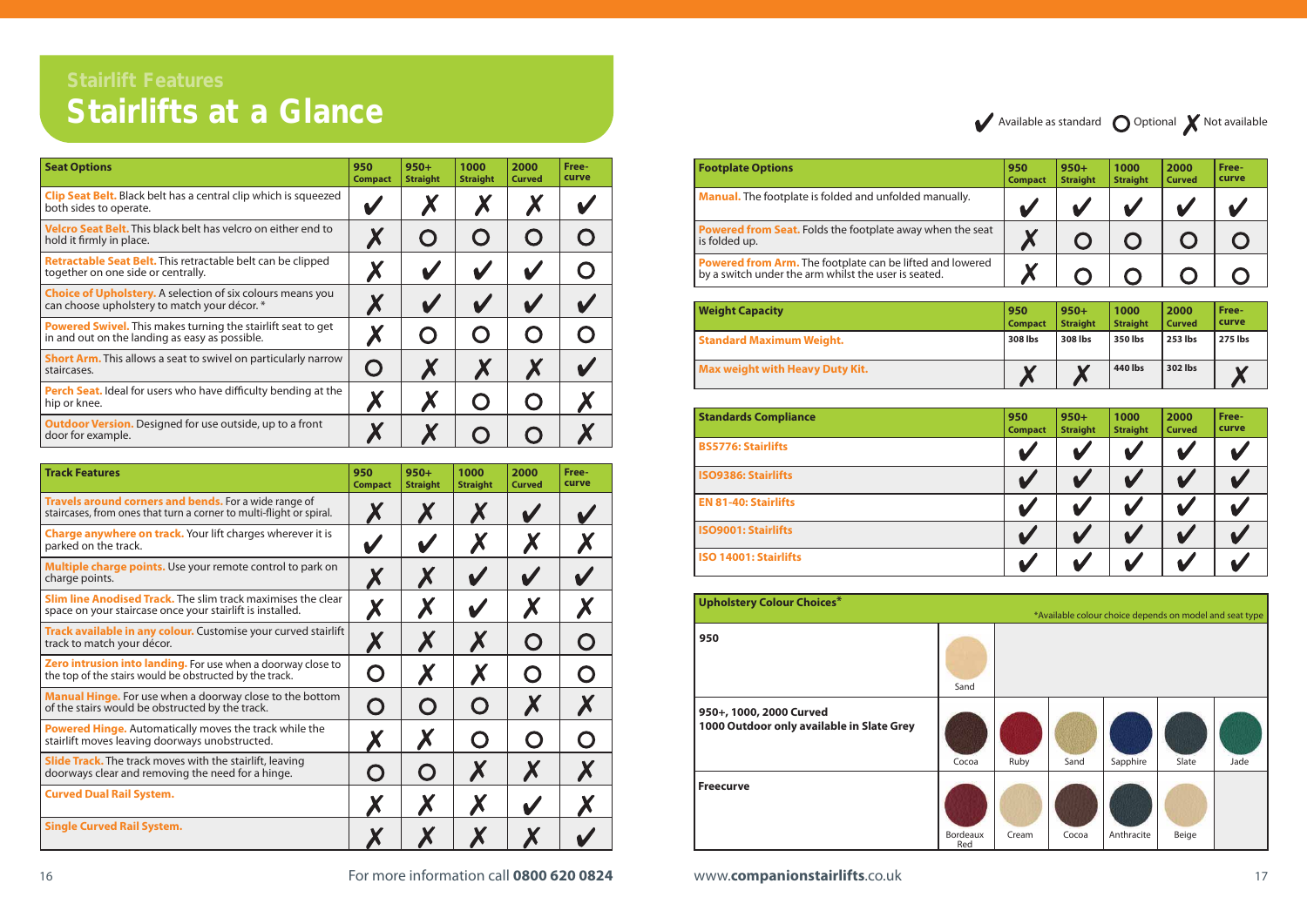18 For more information call **0800 620 0824** www.**companionstairlifts**.co.uk 19



## **Frequently Asked Questions**

### **Introducing our Bathing Easy Bathing Range**

For many people, making the decision to have a stairlift installed can be a daunting one. We have answered a few of the more common questions below. If you have further questions, one of our skilled advisors will be happy to answer these, no matter how small.

- Full, bath replacement size to compact corner
- Shower units available to suit any room
- Step-in, ramped or level access trays
- Tasteful design in a choice of modern finishes
- Full or half height panels and doors
- Slip resistant base
- Temperature controlled shower
- Variety of seats and stools available

Our range of products are designed to put the ease and comfort back in to bathing. We have an extensive range of walk-in baths and showers, with a variety of options tailored to suit your bathroom, décor and budget. Please call one of our expert advisors to request an information pack on **0800 756 2844.**



## **Companion**

### **Easy Access Showers**

### **Wetrooms**

### **Walk-in Baths**

- Conventional full size and compact walk-in baths available
- Low entry point for easy access
- Wide, inward opening door; completely watertight
- Integral seat, contoured for comfort and relaxation
- Easy to use no hazardous catches or mechanism
- Slip resistant base
- Temperature-controlled taps
- Hydrotherapy option

Your new stairlift will be fitted to your staircase, not your wall so in most cases the answer will be no. In some instances you may need to have a handrail moved or a window sill reduced in order to avoid clashes with your new stairlift, in which case some minor redecoration may be needed after the lift is installed.

- For those looking for wheelchair access or in need of a shower solution without a step-in tray, a wet room may be the ideal choice.
- With a completely level access showering area and a wide range of screen and door finishes, you can future proof your bathroom without having to compromise on style or space.

#### **You're always in control**

To ensure your piece of mind our surveyors and engineers will only call at your home at a pre-appointed time, scheduled to suit you. You will be kept informed throughout the decision-making and buying processes, and our expert mobility advisors are on hand to assist if you have any concerns or Questions.

#### **Maintaining your stairlift**

Companion know how important your stairlift is to your independence and we place special value on our aftersales care. We offer a full maintenance programme to make sure that your stairlift delivers outstanding service year in, year out. In the unlikely event of a breakdown, a local engineer will be with you within 24 hours. Our support team are available 24 hours a day, every day of the year.

#### **Will I need to redecorate once my stairlift is installed?**

#### **How long does it take to install a stairlift?**

The complexity of your stairlift will determine how long it takes to fit your lift; however most lifts will only take between two to four hours to install.

#### **What happens if there is a power cut?**

There's no need to worry. Your stairlift is operated by batteries, these re-charge when your stairlift is left on a charge point. This means your stairlift will continue to work if the power supply is interrupted for a limited number of trips.

#### **What happens if I leave my stairlift off charge?**

Audible and visual signals will alert you that your lift is not on a charge point. The power supply to the stairlift should remain switched on at all times. If the stairlift batteries are allowed to go completely flat they may need to be replaced.

#### **What happens if my stairlift breaks down?**

Your stairlift comes with a 12 months warranty for all parts and labour. In the unlikely event of a breakdown our support team are available 24 hours per day, 365 day per year, on **0800 620 0824**.

## **Relax, you're in safe hands**